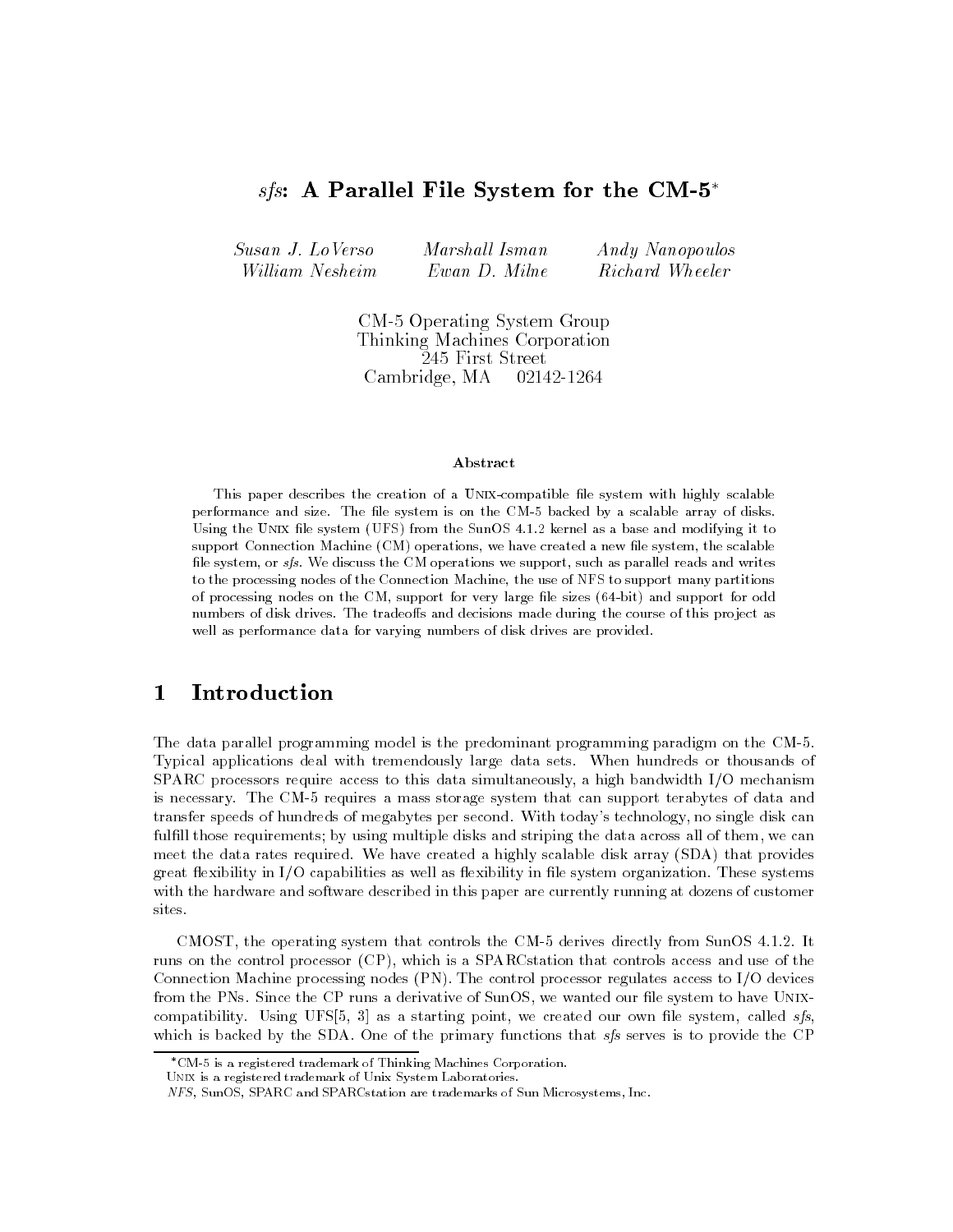with the information necessary to allow parallel I/O from the processing nodes to the SDA. UFS was inadequate for our needs in several ways:

- 1. It does not have support for file system block sizes and fragment sizes that are not a power of 2.
- 2. It does not support our parallel calls.
- 3. It does not have support for files larger than 2 gigabytes.
- 4. For files that are many megabytes in size, it produces highly fragmented files.

Due to the volume of changes required to support these four items, we chose to create a new file system type instead of making the changes in UFS.

In this paper, Section 2 presents a general hardware overview of the CM-5 and Section 3 gives an overview of the SDA architecture. These give the reader an understanding of how the hardware we are dealing with impacts the decisions we made. Then, Section 4 discusses the basic mechanics of parallel I/O and how it interacts with the rest of the system. Then Section 5 continues with a discussion of the support and design changes made to our sfs file system and to NFS in Section 6. Section 7 shows performance data showing the capability of this system. Section 8 concludes with a summary and future work.

# $\overline{2}$

#### Hardware Architecture 2.1

The CM-5 may have tens to thousands of processing nodes. Each node has its own memory and may be executing programs written in either SIMD-style or MIMD-style. Access to the nodes is supervised by the Control Processor.



Figure 1: CM-5 Hardware Overview

Two scalable communication networks connect all CPs and PNs as shown in Figure 1. The Control Network handles communications that affect or involve all the nodes, such as broadcasts or synchronization operations. The Data Network handles data traffic – generally point-to-point operations. The SDA is also attached to these networks. The PNs and CPs communicate via the Control Network and all the I/O related activity occurs over the Data Network. The network design provides low latency for transmissions to near neighboring addresses, while preserving a high, predictable bandwidth for more distant communications [10]. The CP on which the SDA file system resides is designated as the IOCP.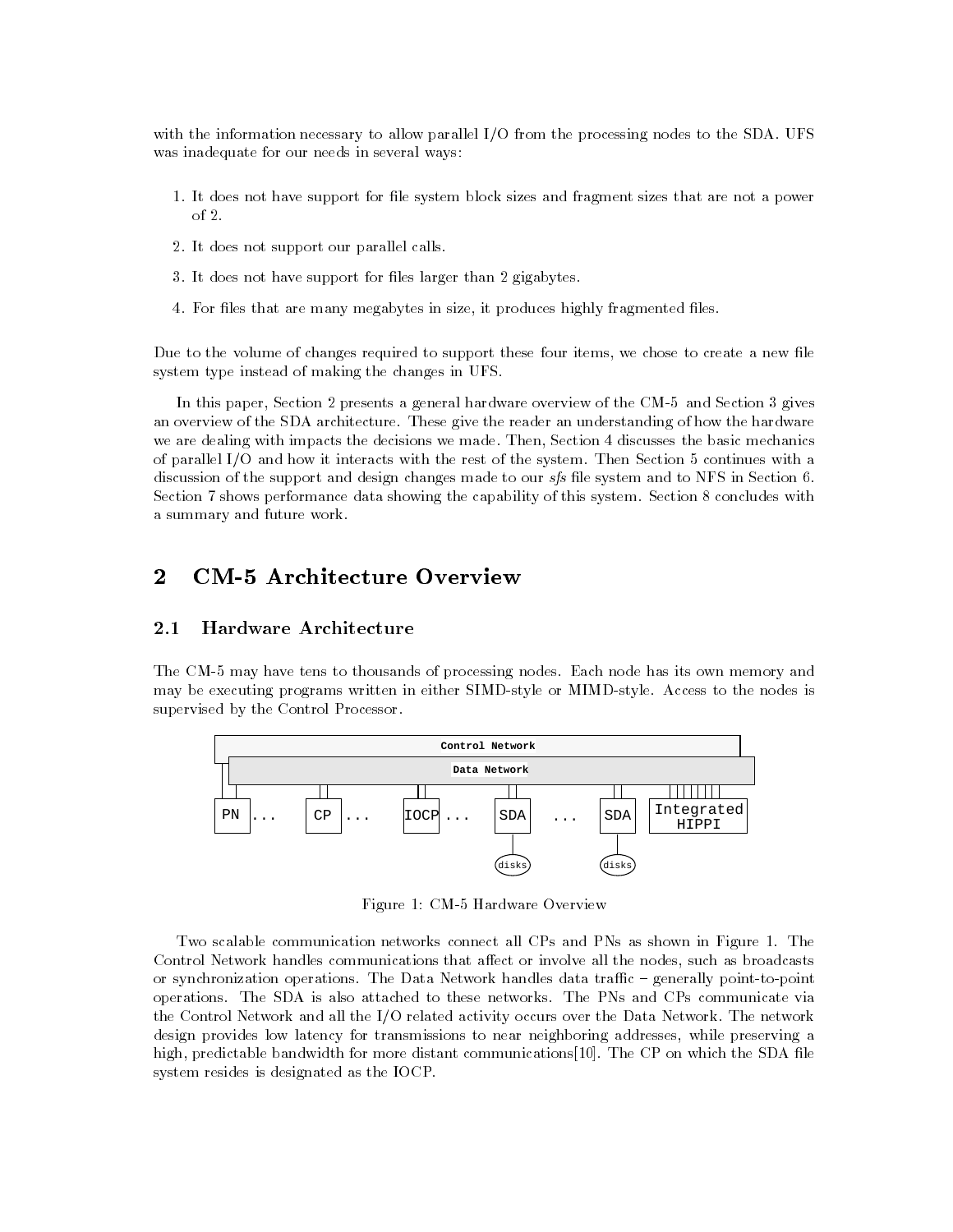High speed external networks, such as HIPPI, are connected directly to the Data Network. Slower external networks, such as Ethernet or FDDI, connect into the CM-5 via the control processor.

In order to provide a scalable high performance disk subsystem, one must spread data across multiple disks. For protection of data against disk failures, the SDA uses a Redundant Array of Inexpensive Disks (RAID) [7, 9] model. The Data Network within the CM-5 carries 20-byte packets for I/O; a 4-byte header precedes 16 bytes of data. A RAID level 3 implementation implies that a small amount of data is written to each disk, and parity data is written for each disk stripe of data. With our packet size, it is natural to choose 16 bytes as the amount of data written to each disk before moving on to the next. With each stripe of data, 16 bytes of parity information is stored on an additional parity disk. The parity disk allows reconstruction of any data which is missing due to a disk failure. This RAID-3 implementation is geared toward reads and writes of large amounts of data.



Figure 2: Partitioning the CM-5

The processing nodes of a CM-5 system can be configured into one or more partitions as shown in Figure 2. Each partition is assigned a partition manager  $-$  a CP that bears the responsibility for managing the process executing in that partition. The operating system configures the Control Network and Data Network to match the partition structure.

The I/O devices and IOCPs reside in areas of the network address space which are outside any specific partition. Therefore, the I/O devices appear as a global shared resource. There is always additional network capacity for carrying data between partitions and I/O devices. Hence, system-wide data traffic does not interfere with or impede traffic that stays within a partition.

# 2.2

A parallel program runs within a partition consisting of a CP and a set of PNs. When performing file system operations, the CP is the client requesting the  $I/O$  operation and the IOCP is the file server. The client/server model is well suited to this environment because there can be many partitions sharing the same file system. The control part of the transaction is handled by the NFS protocol. (See Section 6 for more details). The data, however, flows directly between the PNs and the I/O devices over the Data Network. The separation of control and data is done because of the very different latency versus bandwidth tradeoffs required by the two types of data movement. The separation of control and data is similar to the mechanism used on the CM-2 I/O system[2] and the IEEE Mass Storage System Reference Model[1].

A program called the time sharing daemon runs on the CP and controls processes requesting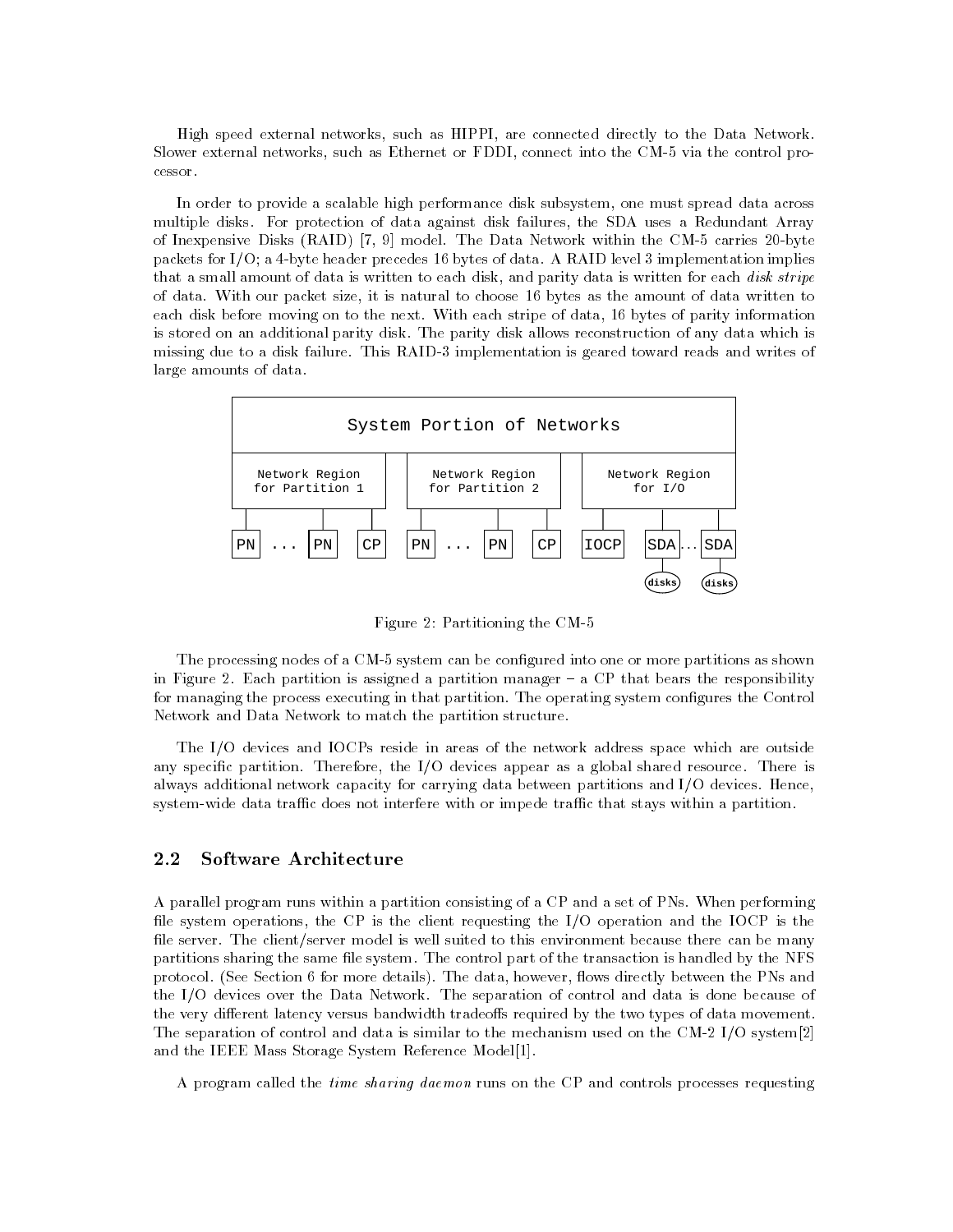CM-5 resources. It works in conjunction with the Unix kernel and schedules processes to run on the PNs. In some ways, it can be considered an extension of the kernel. When a CM-5 process requests an I/O operation to the SDA, the time sharing daemon acts on its behalf. The time sharing daemon, using the user's file descriptor, makes a parallel I/O system call to the kernel to access the SDA via the file system. However, the time sharing daemon and the PNs are wholly responsible for the actual I/O operation. This file system transaction will be covered in more detail in Section 4 and Section 5. Now let's take a closer look at the architecture of the SDA.

## $\bf{3}$ 3 SDA Architecture

One or more units known as Disk Storage Nodes (DSN) comprise the CM-5 disk subsystem. As illustrated in Figure 3, each node contains eight 1.2 gigabyte SCSI disk drives, four SCSI channels, an 8 Mb data buffer, a 20 Mb/second Network Interface and a SPARC processor with its own 8 Mb memory. Each DSN runs a controller microkernel that mediates the I/O between the CM-5 and the drives. DSNs are packaged in units of three as backplanes. Therefore, systems have disks in quantities of 24, 48, 72, etc. Typical configurations might use 22 or 46 or 70 data disks, one parity disk, and one spare disk. By adding more DSNs, you add a balanced amount of bandwidth from the disk through the network interface. By increasing the number of Data Network addresses, which happens automatically when you add more DSNs, you increase the overall Data Network bandwidth as well.

As shown in Figure 1 in Section 2, the SDAs are connected to the Data Network. Each DSN occupies enough network address space to guarantee its sustained 20 Mb/second transfer rate to anywhere in the CM-5.

# 3.1 Logical Devices

The file system interacts with an abstract virtual disk implemented on top of a set of disks. This set of disks is termed a logical device. A Logical Device (LD) consists of an arbitrary number of physical disks grouped together into a RAID 3 disk system. Data is striped 16 bytes per disk. The LD appears as one large disk to the file system. The system administrator edits an ASCII file to select which physical disks become a member of a logical device. There may currently be up to 255 data disks and an optional parity disk in the LD. The configuration of the logical devices is downloaded to the CMOST kernel and to all the DSN kernels running on each of the DSN controllers.

The configuration information describes each logical device. There are four components of the system that require this information:

- 1. The device driver in the CMOST kernel.
- 2. The DSN microkernel.
- 3. The timesharing daemon.
- 4. The PN microkernel.

The "master" version of the configuration information resides in the CMOST kernel. All other components make queries to the kernel to retrieve it. We use a timestamp mechanism[4] to maintain consistency of this information across the system. An example of some of the information maintained in the configuration tables includes: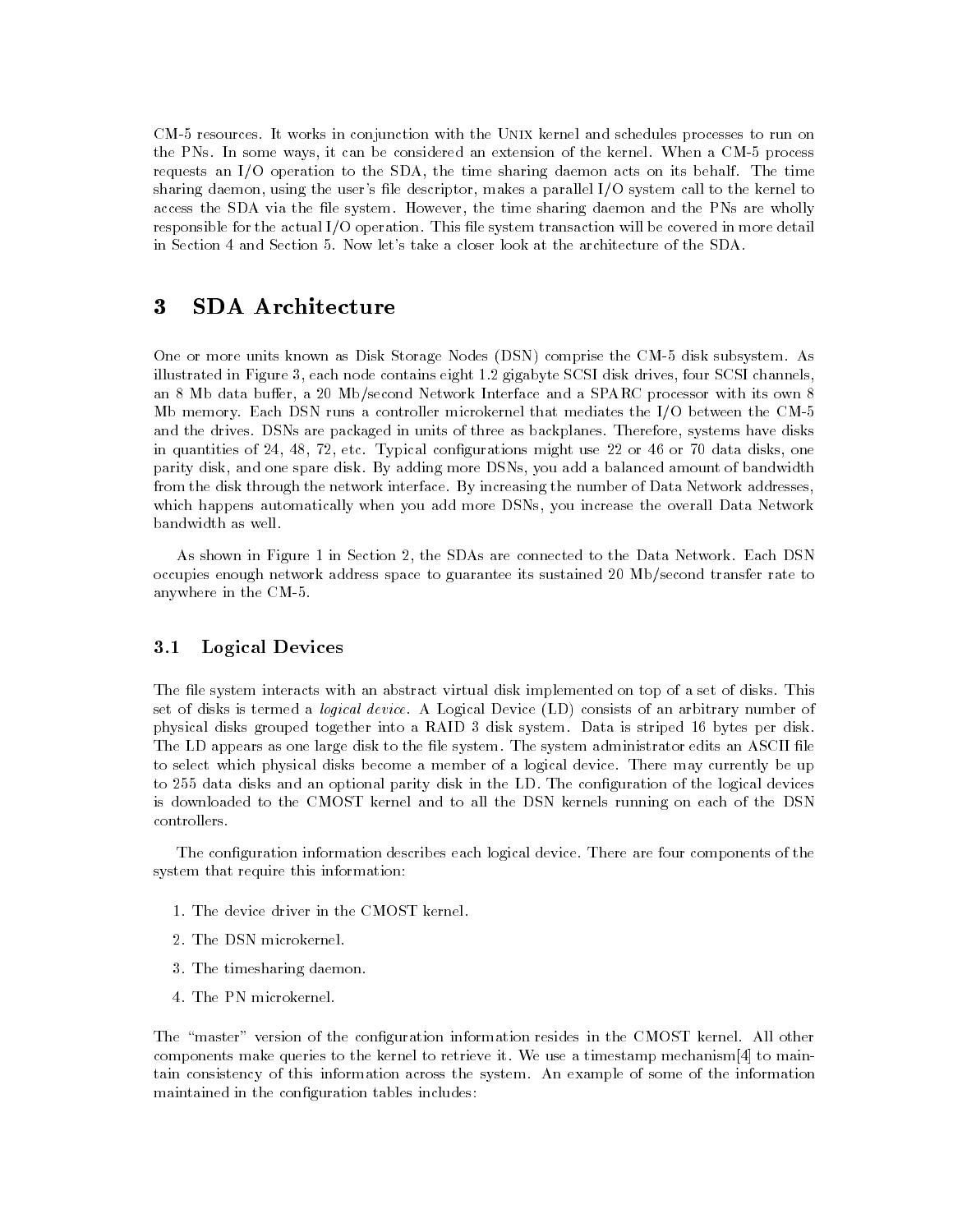

Figure 3: DSN board

- The number of disks in the logical device.
- The network addresses of those disks.
- Whether this logical device has a parity drive.
- The timestamp associated with the logical device.
- A 
ag indicating the device's state (such as online).
- The network address of the IOCP for this device.
- The dev\_t representing this device.

Logical devices are global across the CM-5. Lookups of this information can be done using the dev t.

# 3.2 DSN Microkernel

The SPARC processor on the DSN board runs code which serves as the disk controller firmware for the drives connected to that DSN board. The controller microkernel translates I/O requests for a logical device into specific SCSI controller commands. If a logical device spans more than one DSN, then one DSN is the master of the LD and the other DSNs are slaves. An I/O request is directed to the master DSN which forwards the command to the slaves.

For a read operation, the master and slaves transfer their data asynchronously. As the slaves finish, they send a done message to the master. The master sends a done message to the source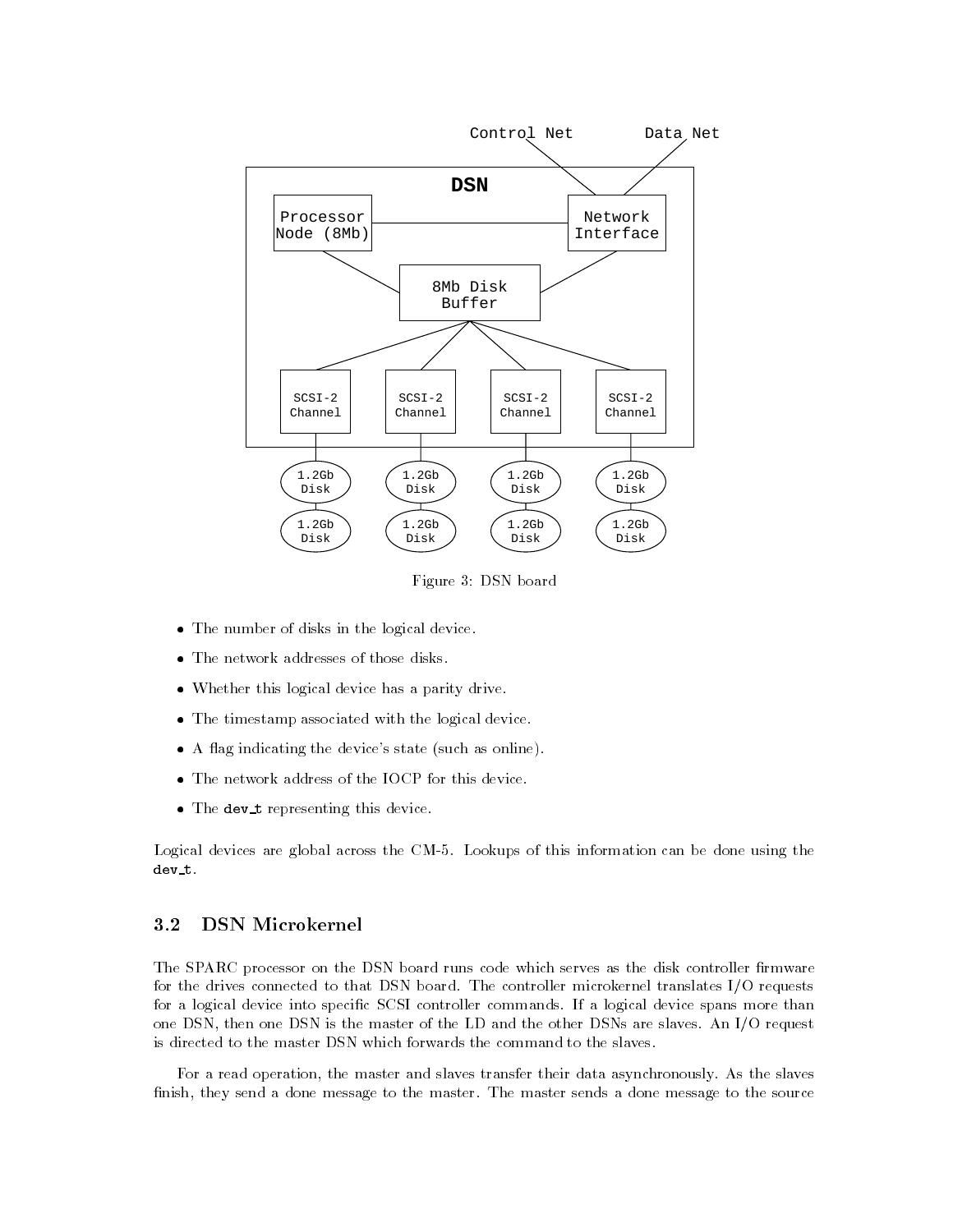when all DSNs finish. For a write operation, the master and each slave enable their hardware buffers to receive the data. Each slave sends a message to the master indicating how much data it can receive. The master sums this information and sends the total to the source. The source then transmits the data to each DSN. This process iterates until all the data is transmitted. If any of the DSNs detect a disk error, then the done message sent to the source indicates the logical disk in error and the block where the error occurred.

## Parallel I/O  $\overline{\mathbf{4}}$

This section describes parallel I/O in general. The current implementation, described below, uses the time sharing daemon to dispatch a user's parallel I/O request. Scheduling constraints dictated that the time sharing daemon handle parallel I/O. Our eventual goal is to move parallel I/O completely into the kernel and remove some of the latency and overhead. There are several other issues, such as supervisor access to the Control Network, that make this work more than trivial.



Figure 4: Beginning of Parallel I/O



Figure 5: Transferring the Data



Figure 6: Finishing the I/O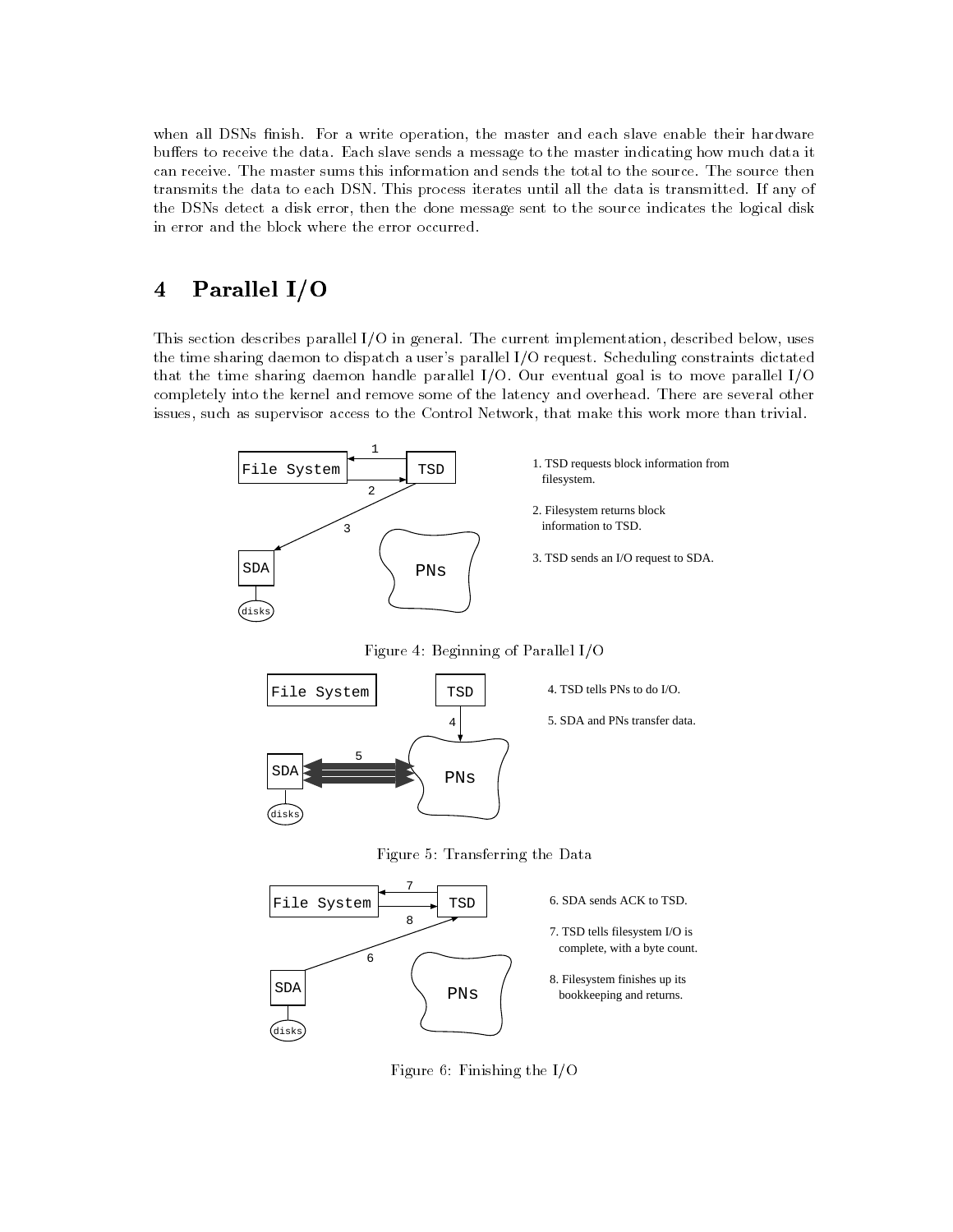A parallel I/O request really contains three distinct operations. The first, illustrated in Figure 4, shows the time sharing daemon asking the file system for the list of disk blocks relevant to the I/O request. The second portion, shown in Figure 5, indicates that once the I/O is set up, the time sharing daemon tells the PNs to commence the I/O, and a high bandwidth transfer takes place directly between the SDA and the PNs. The final operation, seen in Figure 6, cleans up the remainder of the I/O. The SDA sends an acknowledgment to the time sharing daemon, who then finishes the I/O with the file system. The file system unlocks the inode, increments the file offset and cleans up from the I/O.

The major drawback in this scheme is the latency involved in initiating a parallel I/O operation. This overhead is due to the setup time involved in passing the ts-daemon the user's file descriptor and to the time spent by the ts-daemon retrieving the block information from the kernel and then coordinating the transfer between the SCN's and and the processing nodes. Once the data starts flowing between the SDA and the processing nodes, the disks perform quite reasonably as described in Chapter 7.

## $\bf{5}$ 5 Scalable File System

Since we began with a goal of a UNIX-compatible file system, it seemed logical to begin with the UFS sources and modify them to suit the needs of our system. Basically, four major areas needed support and modification in our new file system:

- 1. Support for large files.
- 2. Support for our parallel read and write calls.
- 3. Handling of file system block sizes that are not a power of two.
- 4. Slight modications to block allocation.

Our intent was to preserve the current performance of UFS and not impact the standard read or write paths with our changes. We can boot an sfs file system on a Sun workstation on a SCSI disk. Timing tests show that our file system performs the same as UFS, when running to the same disk. While not surprising, it was pleasing to know we had no negative impact on general performance in the file system.

# 5.1 Large Files

Supercomputer applications typically deal with very large files. Data sets of tens of gigabytes are not uncommon. Therefore, file system support for very large files is imperative. While the Berkeley Fast File System itself does nothing to restrict file sizes, higher level file I/O support within SunOS limits file sizes and offsets to sizes representable within 32 bits.

In order to support very large files, several changes were required to SunOS above the file system level. One change was to add a vfs flag, VFS\_BIGFILES, indicating that the file system supports large files. Other changes relate to maintenance of position within a file, and to representation of the absolute size of a file. We address file offset maintenance first.

In order to keep track of file offsets not representable in 32 bits, we added a new fundamental system data type which we called a longlong t. This structure is a composite type of two 32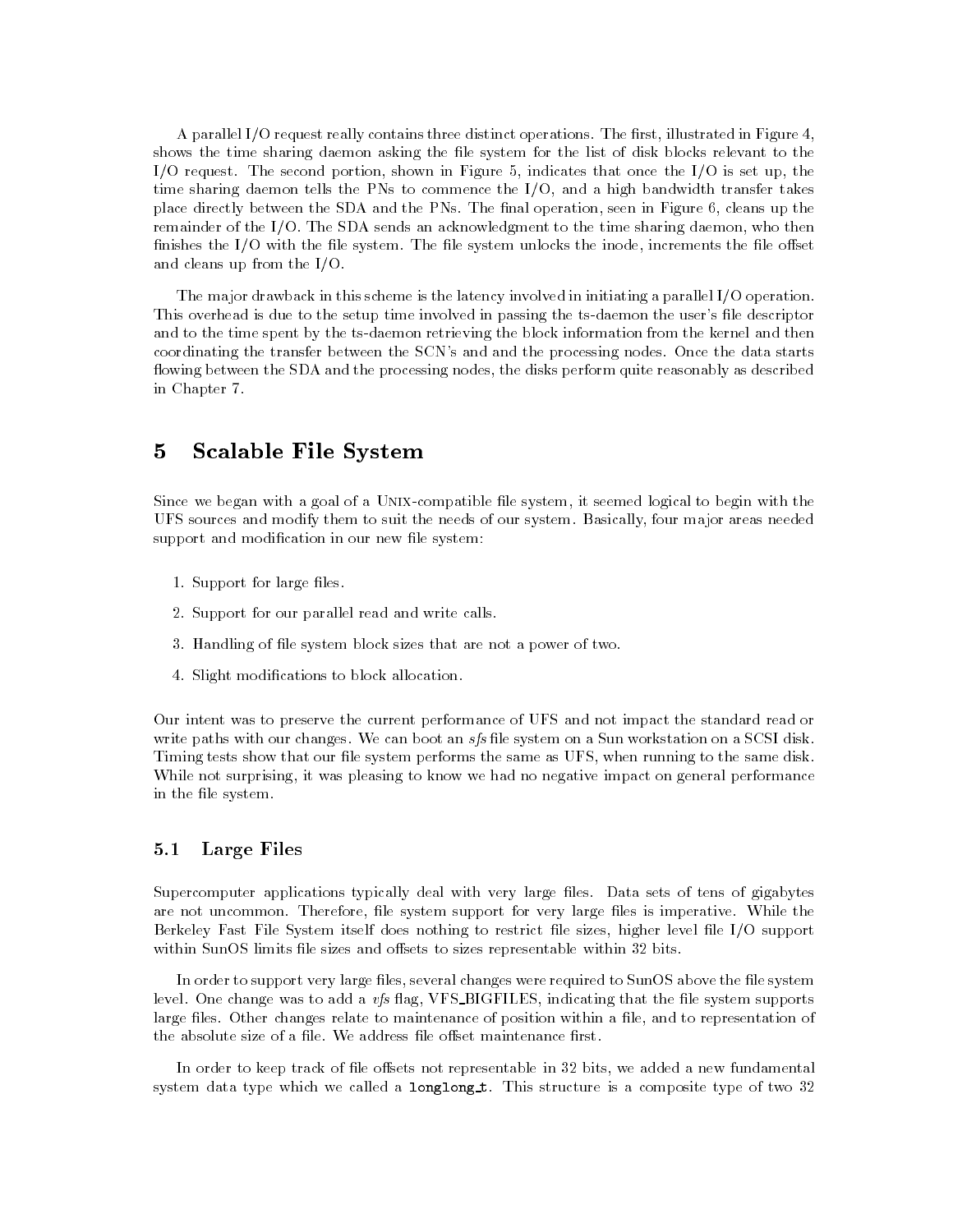bit integers laid out most significant word first, for compatibility with the Gnu C compiler GCC. An additional type, offset  $t$ , is defined simply as a longlong  $t$  for clarity when dealing with file offsets.

By including an ANSI long long within the type, user space applications including kernel header files can be compiled with an ANSI compiler, allowing them to use long long arithmetic directly. We did not feel comfortable switching the compiler used to build the Unix kernel itself at this point, so kernel operations on **longlong** t data structures are handled explicitly in the code.

Only two system data structures required changes to support large file offsets. First, the file offset field within the file structure was changed from an off-t to an offset-t. The  $uio$ -offset field within *struct uio* was also increased to  $64$  bits. By adding macros to each modified header file defining the old structure element names to refer to the low order word of the new 64 bit offset fields we could minimize the changes required to the system outside the system call layer and the SDA file system itself.

In addition to extending the data structures, minor changes were required to several routines at the file and vnode layers of the kernel. Any routines above the file system layer which manipulated file offsets needed to be taught about the new 64 bit types. Specific examples of code requiring slight changes include uiomove() and seek(). We also added a new llseek() system call to allow programs to manipulate file position beyond 2 Gigabytes.

Slight changes to the core system were also necessary to handle very large files. In SunOS, file system attribute information is contained in a *struct vattr*, which carries *stat* information in a file system independent format. The file size component of this structure was extended to 64 bits. As with file offsets, we took care here to allow existing kernel code to continue to access the low order portion of the file size field with the same name, eliminating the need for extensive changes within non-sfs file system code.

Special enhancements for  $sfs$  were required in performing serial I/O when the current seek position was not representable in 32 bits. SunOS performs serial I/O operations through the VM system. The high level file system entrypoints (the  $VOP$ -RDWR routines) perform any necessary block allocation, and then copy data between user space and a kernel virtual memory segment which is backed by the file system. For each page within this segment, the VM system tracks the inode and file offset mapped by this page. Unfortunately, this file offset is stored as a 32 bit quantity. Extending this field to 64 bits required much more extensive surgery on the SunOS VM system than we cared to undertake. Instead, we chose to handle serial file  $I/O$  differently for offsets requiring 64 bit representation.

The sfs serial I/O routine (SFS\_rwip) handles serial I/O for file offsets up to 2Gb exactly as is done within the SunOS UFS file system. By following this path we can support mapped files and text paging within the  $sfs$  file system just as within UFS, as long as the file offset remains representable within 32 bits. For large files a different path is taken. I/O is done through the buffer cache rather than through the VM system. The buffer cache tracks blocks by their block number in DEV\_BSIZE (512 byte) units. By maintaining the cache by block number we effectively get 8 additional bits of file offset maintenance in the cache, allowing  $sfs$  to support read and write operations on file offsets up to  $2^{**}39-1$ . Mmap operations on files at offsets not representable in 32 bits are not supported.

#### $5.2$ Parallel I/O

One of the key features of the SDA File System is its ability to support data parallel I/O operations. Parallel I/O is implemented as a combination of code within the time sharing daemon, and file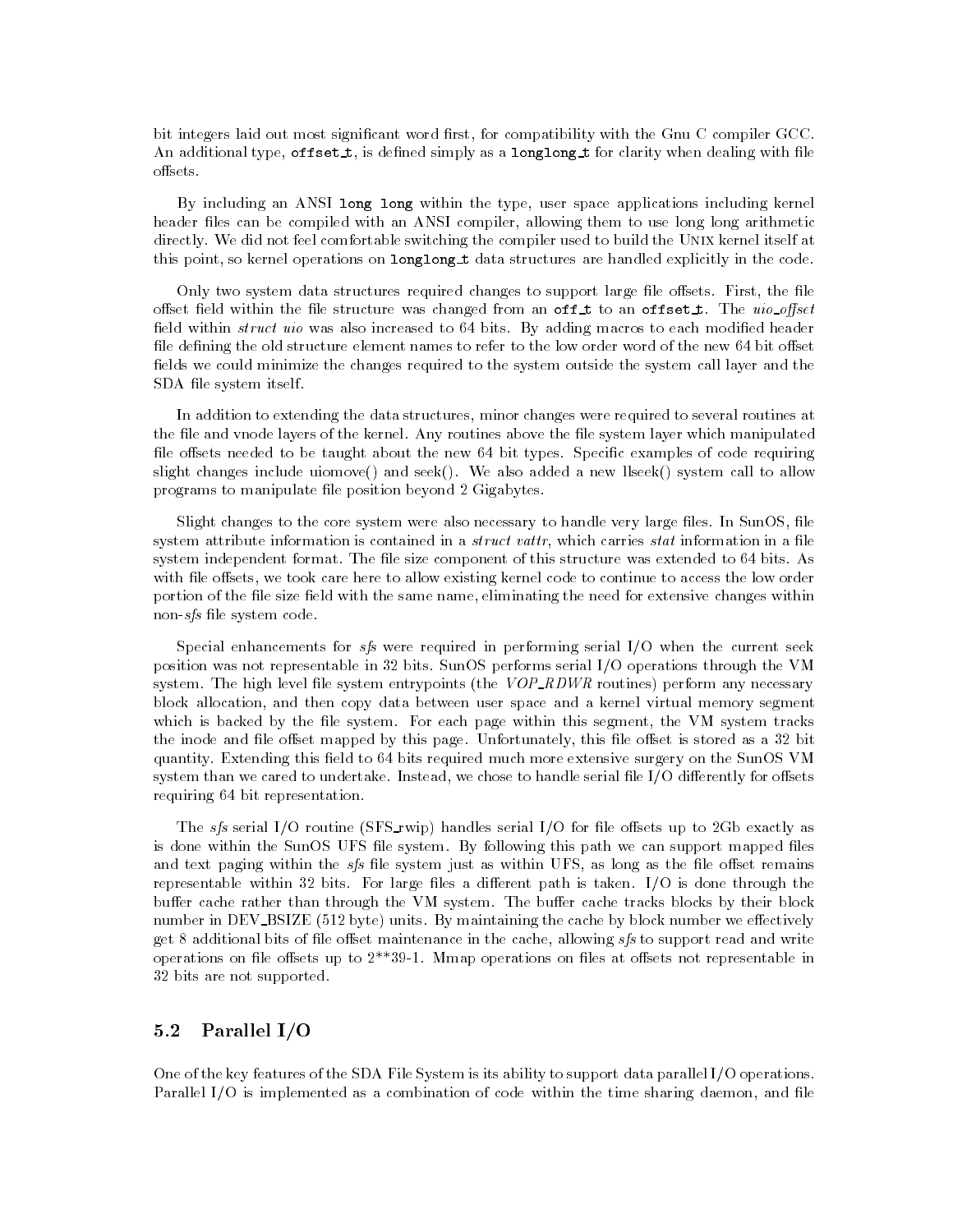system support code. The file system provides the mapping between file name and block lists, and handles all serial I/O. The timesharing daemon actually performs all parallel I/O operations.

Two new system calls were added to support this function. CM\_read\_raw() and CM\_write\_raw() are very similar in that both calls return lists of blocks to the time sharing daemon, with only CM\_write\_raw() performing block allocation. Each of these calls is executable by the time sharing daemon process only.

The time sharing daemon performs parallel I/O operations on behalf of user programs. Using a file descriptor passed from the application, the time sharing daemon calls the  $sfs$  through the CM read raw() and CM write raw() system calls to obtain a list of blocks involved in the  $I/O$ operation.

The first call to  $CM_{real\_raw}$  or  $CM_{write\_raw}$  places a lock on the inode involved. This lock is held for the duration of the entire parallel I/O operation, being released only when the timesharing daemon finishes the parallel I/O by calling  $CM_{real\_raw}$  or  $CM_{write\_raw}$  again.

A parallel I/O operation generally involves a large amount of data. As it uses the existing UFS on-disk structure, the *sfs* represents files as lists of individual blocks. But unlike standard UFS disk drivers, the SDA is optimized for transferring large contiguous block ranges, not for individual block reads or writes. The CM\_read\_raw() and CM\_write\_raw() system calls support this by coalescing the blocks returned by the file system block lookup routines into lists. The block lists returned to the time sharing daemon are thus effectively a set of extents to be used in performing the I/O operations[6].

#### 5.3 Odd File System Block Sizes  $5.3$

We use the term block stripe to refer to one 512 byte block on each data disk. The term disk stripe is used to describe a logical chunk of data spread evenly with 16 bytes of data on each disk in the array. Therefore, the block stripe size of a 46 data drive logical device is 23 Kbytes, and the disk stripe size of such a configuration is 736 bytes.

UFS was designed for disk systems where the le system logical blocksize is some power of two multiple of the fundamental disk block size. With the  $sfs$  we were faced with the situation where the fundamental disk block size could be substantially larger than the desired logical file system blocksize, and could under many conditions bear no reasonable mathematical relationship to it whatsoever. A number of changes were required to support this.

Adding support for odd blocksizes involved changes in two areas, file system macros and serial read and write processing. First all the file system macros which converted bytes to blocks, blocks to fragments, etc required modication to use division and modulus instead of shifts and masks. These changes were fairly straightforward and didn't involve major changes to the file system code itself. In benchmarking the system on a Sun 4/300 with a SCSI disk we found that this had little or no impact on file system performance.

Enhancing the serial I/O routines to handle odd block sizes required more effort. As mentioned earlier, SunOS performs serial I/O operations through the VM system. The high level file system entrypoints (the  $VOP$ -RDWR routines) perform any necessary block allocation, and then copy data between user space and a kernel virtual memory segment which is backed by the file system. The copy causes a fault, resulting in the file system page handling routines (VOP\_GETPAGE or  $VOP$ -PUTPAGE) being called to perform the actual I/O. But by this time the I/O operation has been broken up into some sequence of PAGESIZE units, regardless of any effort by the user application to do  $I/O$  in file system blocksize units!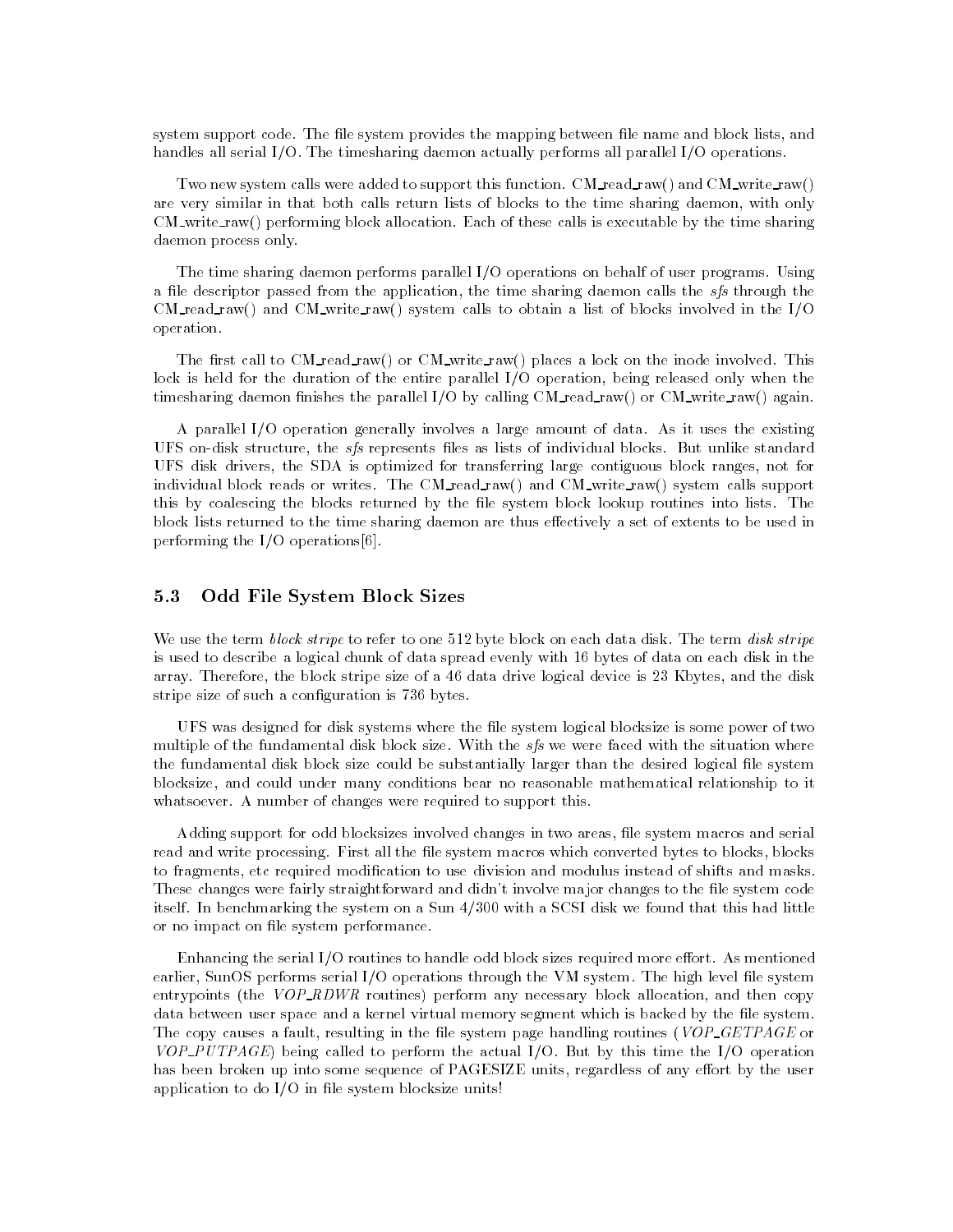Pages do not map nicely onto file system blocks which are not a power-of-two number of bytes in size. The challenge in supporting serial I/O efficiently with odd blocksizes is to group page  $I/O$ 's together to form some integral number of full block I/O's. The sfs getpage and putpage routines attempt to do disk I/O in chunks of the least common multiple of the machine pagesize and the file system blocksize. A second problem is that a single page can span several logical blocks within a file. A single page may require two separate disk  $I/O$ 's to complete. By limiting the minimum file system blocksize to be at least as large as the system pagesize we avoid the situation where three I/O's may be required to handle a page.

#### $5.4$ **Block Allocation**

The sfs uses the UFS on disk structure and allocation policies. When rotational delay is zero, the UFS policies reduce approximately to a cylinder group based extent allocator. The le system will attempt to allocate new blocks immediately following the last block in an existing file. The UFS policies generally allocate blocks for different files from different cylinder groups, with the exception of files within the same directory, which are allocated together.

This policy, in combination with extent coalescing in the parallel  $I/O$  routines, suits sfs fairly well. Problems arise, however, when simultaneous file extensions are done to files being allocated within the same cylinder group. Under this situation the files are not allocated as extents but instead have their blocks intimately mingled together. For parallel I/O operations this results in a single I/O requiring many extents, greatly reducing performance.

Although work in this area is not yet complete, an approach involving applying an allocation lock on a cylinder group basis for the duration of a file extension operation has shown some potential for increasing the average size of extents allocated under these conditions.

# 6 Network File System

The CM-5 has several SPARCstations acting as partition managers. Therefore, it seemed natural to have partition managers mount  $sfs$  file systems over NFS[8]. Several reasons motivated this choice over implementing our own mechanism for remotely accessing the file system. Foremost, NFS is a widely used and well understood method. The extensions necessary to support our parallel calls would be minimal. Also, since sfs is UNIX-compatible, users on any workstation could remotely mount and access the SDA.

At mount time, the partition manager, as a client, determines whether the remote file system is a CM-5 file system. This information is maintained in a bit in the mntinfo structure. If the bit is set, the parallel I/O system calls are allowed. Otherwise an error condition is returned to the user.

Two new RPC calls were added to support the CM\_read\_raw() and CM\_write\_raw() parallel I/O system calls from the time sharing daemon. Since the parallel I/O calls split into a "begin" and an "end" half, the new RPCs,  $RFS\_PARIOB$  and  $RFS\_PARIOE$ , are functionally split along those same lines. The first returns the disk block information to the time sharing daemon, and the second completes the operation. The same locking issues that are present in sfs apply here as well for the rnode. The rnode is locked when the "begin" call completes, and it does not become unlocked until the "end" call.

Additional RPC calls were necessary to handle file sizes greater than 2 gigabytes due to in-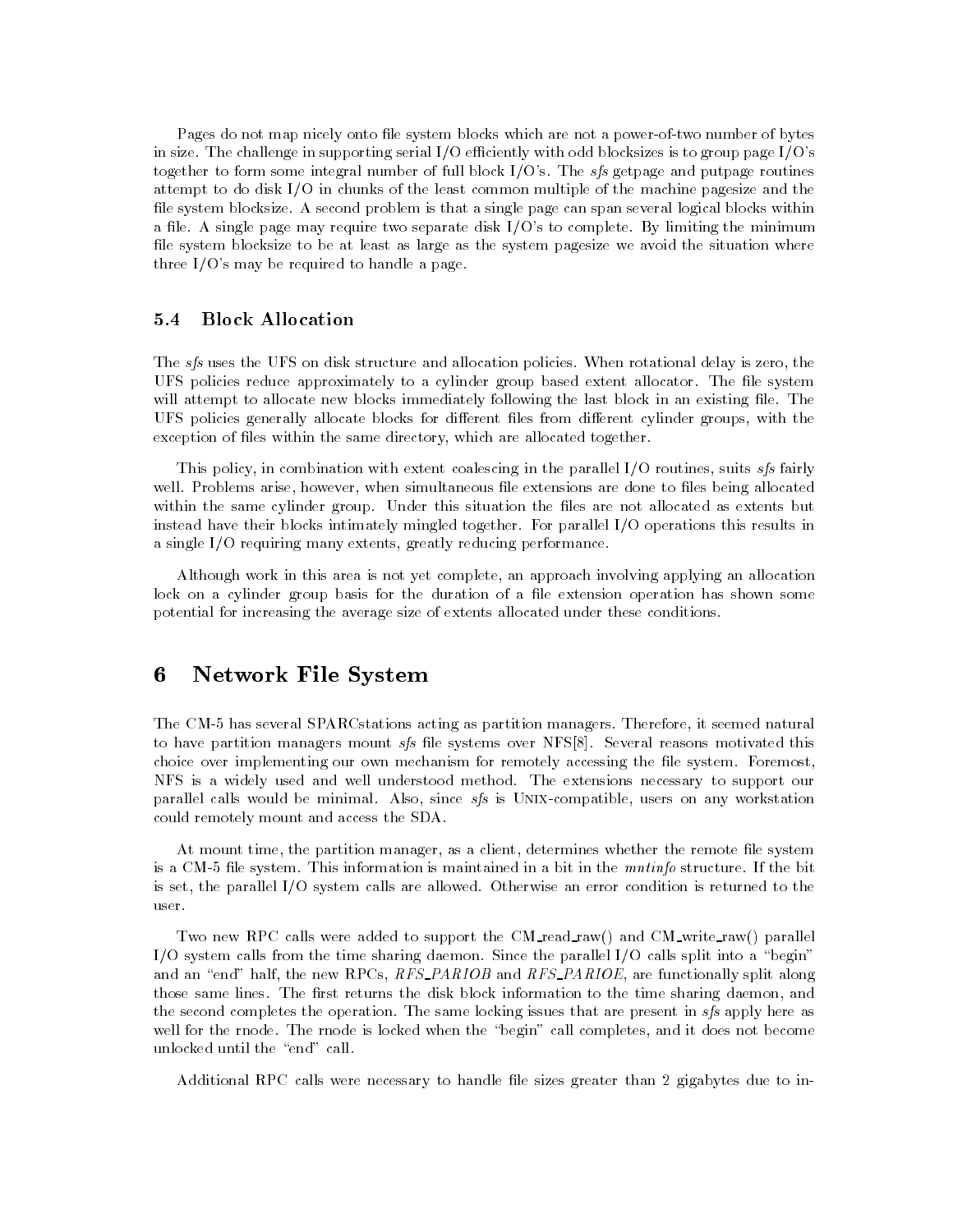creased sizes in some of the message fields. We needed to support 64-bit size fields while maintaining compatibility with existing NFS protocols. Five calls required these changes:

- 1. Getting attributes, RFS\_GETATTRL.
- 2. Setting attributes, RFS\_SETATTRL.
- 3. Reading, RFS\_READL.
- 4. Writing, RFS\_WRITEL.
- 5. Lookup operations, RFS\_LOOKUPL.

We could not change the existing versions of those calls, because then our NFS would not be compatible with the rest of the world for standard Unix calls. So, we added new 64-bit versions of those calls. The need for 64-bit version of the first four calls is straightforward. Lookups needed to support 64-bit files because the result of a lookup operation returns attributes about the file it looked up, including the file size. As mentioned in Section 5, each mount point may have a flag set indicating it supports "big" files. If that flag is set, then the client uses the 64-bit versions of those calls where appropriate.

## $\overline{7}$ **Performance**

Our goal was to provide a scalable file system capable of running on top of the SDA within a CM-5 system. The performance goal for the first release of the  $sfs$  software was to obtain a rate of 1.5 Mb/second per disk on read operations and a rate of 1 Mb/second per disk on write operations across a wide range of disk configurations. We have achieved these performance goals on file systems spanning from 16 to 118 disk drives. Although a system with 118 data drives was the largest we had available to run the tests, the hardware and software systems can support much larger configurations.

Our test measured the amount of time it took to execute the parallel read and write system calls. Each performance test was run ten times for each data point. The highest and lowest performance result were discarded and the other eight trials were averaged and plotted here. All the performance numbers presented in this paper were measured reading and writing regular files, not using the raw device. Each test was run on a partition with 128 nodes. The system was up and running in multi-user mode, although our program was the only parallel process running.

A logical device generally contains data drives and one parity drive and one spare drive to use in case of a disk failure. Therefore one to five backplanes of SDAs typically contain  $22, 46, 70, 94$ and 118 data disks respectively. We also show performance numbers for power of two data disk configurations containing 16 and 32 data disks. The disks are SCSI based IBM Model 0663E15, which are able to sustain raw transfers at approximately 2 Mb/second on reads and about 1.8 Mb/second on writes.

Figure 7 shows how the effective transfer rate for read operations varies according to the size of the transfer for file systems utilizing various disk configurations. The graph shows that read performance improves as we continue to add disks drives over a range from 16 to 118 drives. The highest read transfer rate achieved was over 185 Mb/second when using 118 data drives. Each curve periodically shows a slight drop in performance at transfer sizes that are somewhere between 64 and 256 Mb. This slight decrease in performance at those specic values is due to the additional overhead involved in switching to a different indirect block. File systems with a power of 2 number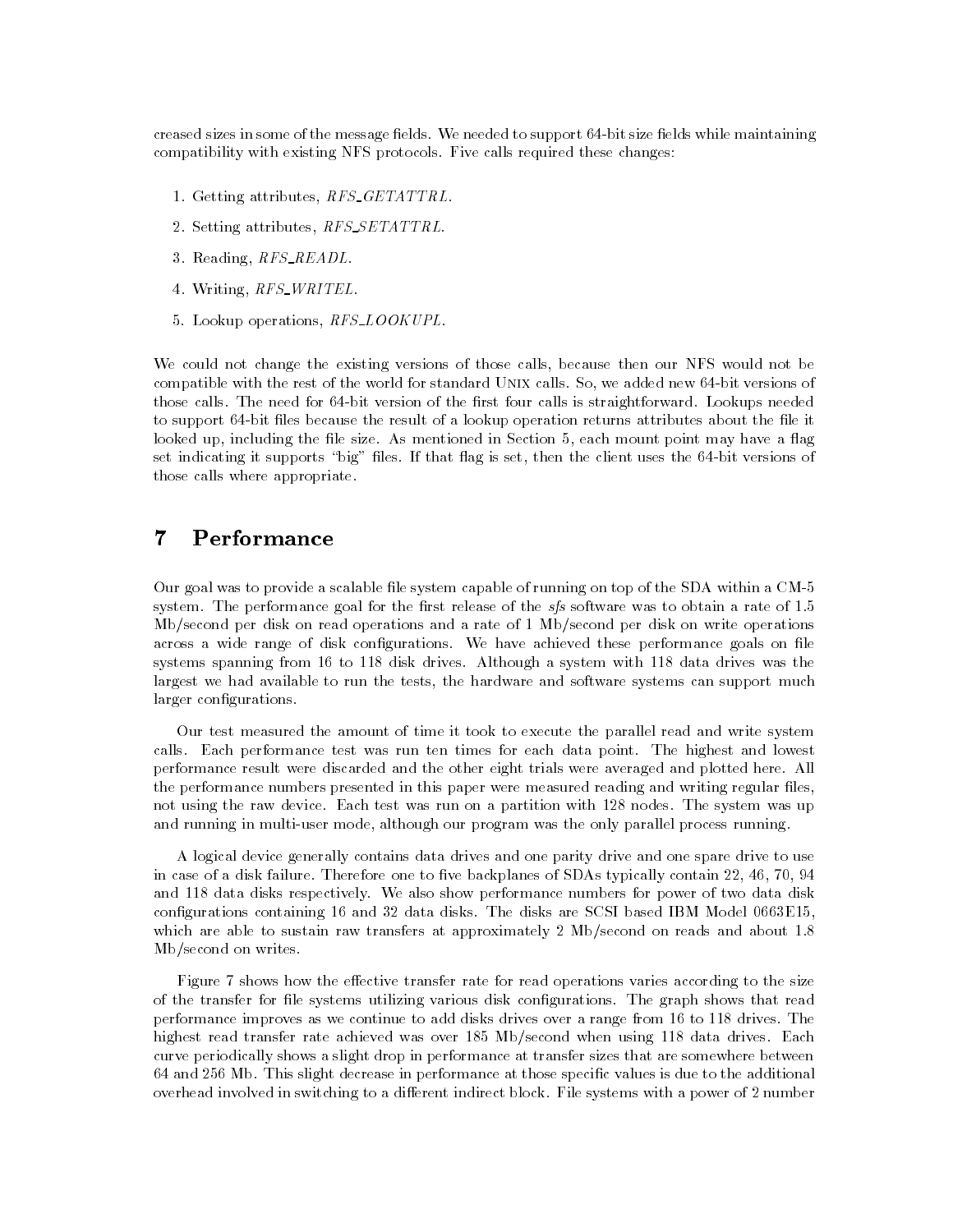

Figure 7: Read performance with 128 nodes

of disks have a file system block size of 16Kb. This allows for 4096 block addresses in each indirect block. Each indirect block can thus address 16Kb - 66Kb - 64Mb of data. This most can the second control. shown in the line for 32 disk drives. For the file systems with a non power of two number of data disks, the file system block size is somewhere between 16Kb and 32Kb depending on the number of disks. Notice that for small transfers, larger disk congurations perform more slowly. This is shown by the crossing lines of the graphs near the origin. This behavior reflects additional latency in the larger congurations, due to their having additional DSN controllers and hence, needing to send more messages. The next release of the system software will decrease this latency with the goal of eliminating any differences in performance at the small transfer sizes.

Figure 8 shows how the effective transfer rate for write operations varies according to the size of the transfer for file systems utilizing various disk configurations. Results are presented for the same disk configurations as reads. The shapes of the curves are similar between reads and writes with the write performance topping out around 1 Mb/second per disk while the read performance tops out around 1.5 Mb/second per disk. Write performance is less than read performance for a number of reasons, including the fact that the physical disks perform reads faster than writes and also the buffer size limitations on the DSN boards. Again notice the slight dips due to indirect block access. Latency for large disk congurations causes the lines to cross near the origin for writes as well.

Figure 9 shows how the maximum effective transfer rate per disk for read and write operations varies according to the number of disks used for file systems with a varying number of drives. The amount of data transferred per disk is held constant at 2 Mb for this graph. (I.e. 32Mb for 16 disks, 44Mb for 22 disks, etc.) An optimum line for this graph would be a perfectly flat horizontal line. Our data shows nearly optimum scaling. This graph clearly shows that we have achieved scalable file system performance across almost an order of magnitude change in the number of disk drives.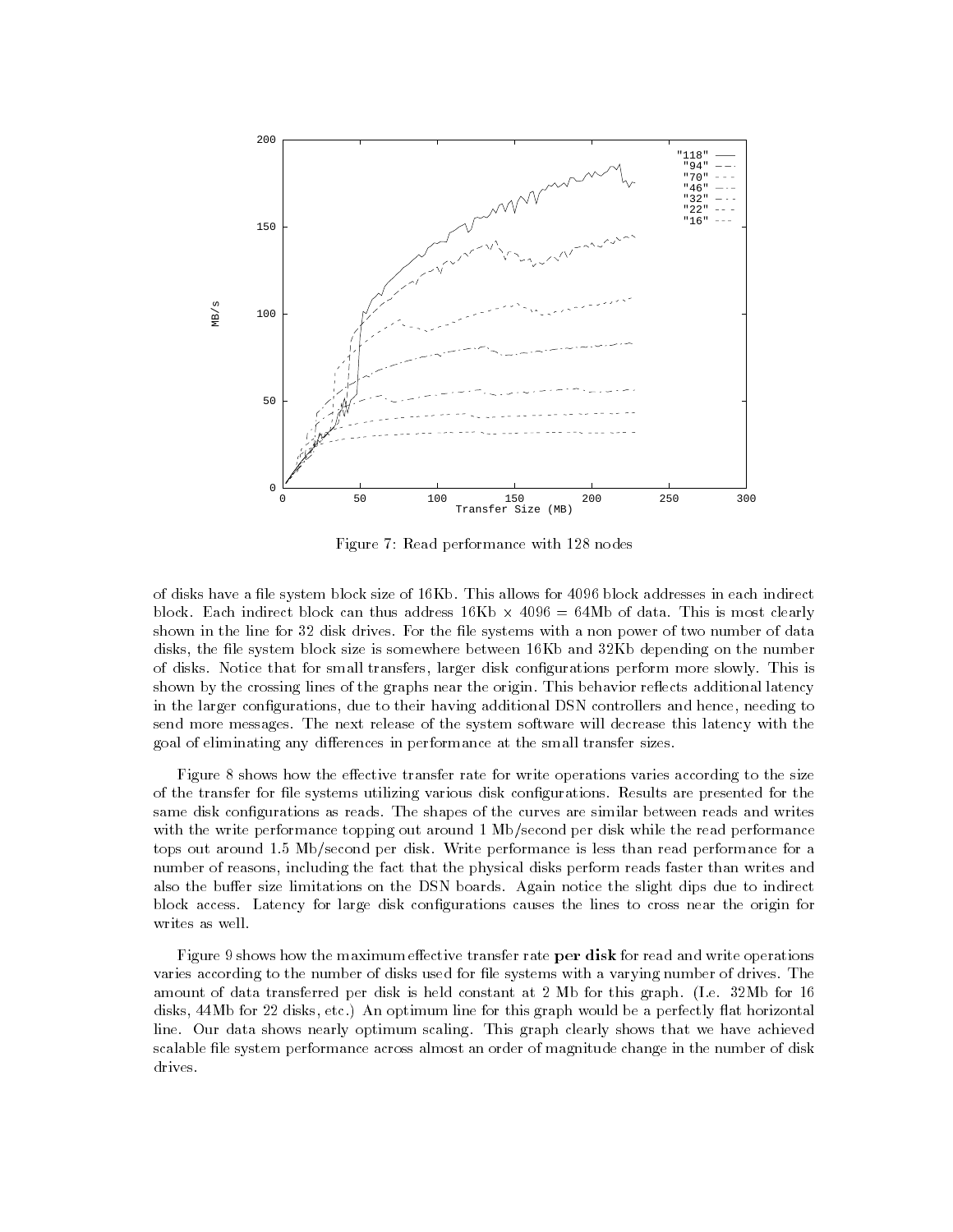

Figure 8: Write performance with 128 nodes

The performance of the SDA file system is determined by several factors, including the time required to execute the file system code on the CP and the time required to process the request on the DSN controllers. These times remain relatively constant regardless of the partition size and disk configuration. The number of disks used and the number of PNs in the partition determine the effective transfer rate, which allows the performance of the file system to scale according to the size of the machine. By allocating blocks contiguously we are able to sustain transfer rates which are a signicant percentage of the raw disk transfer rate.

# 8 Conclusions and Future Work

We have shown that you can build a UNIX-compatible file system which is truly scalable in both size and performance. For large data transfers 118 disks have been used in parallel to achieve extremely high transfer rates on a single I/O. Modifying the disk block allocation algorithms to give us large contiguous extents gave us excellent performance results while not adversely affecting the standard read and write paths. We have shown that we have met our performance goals for reads and writes.

We recognize some limitations and latency issues in our implementation. We would like to move the parallel I/O system calls into the kernel and remove the overhead of having the time sharing daemon coordinate the I/O. We would like to address the latencies involved in coordinating many DSN boards. Obviously, we are also investigating new hardware, faster and bigger disk drives to increase the performance of the system.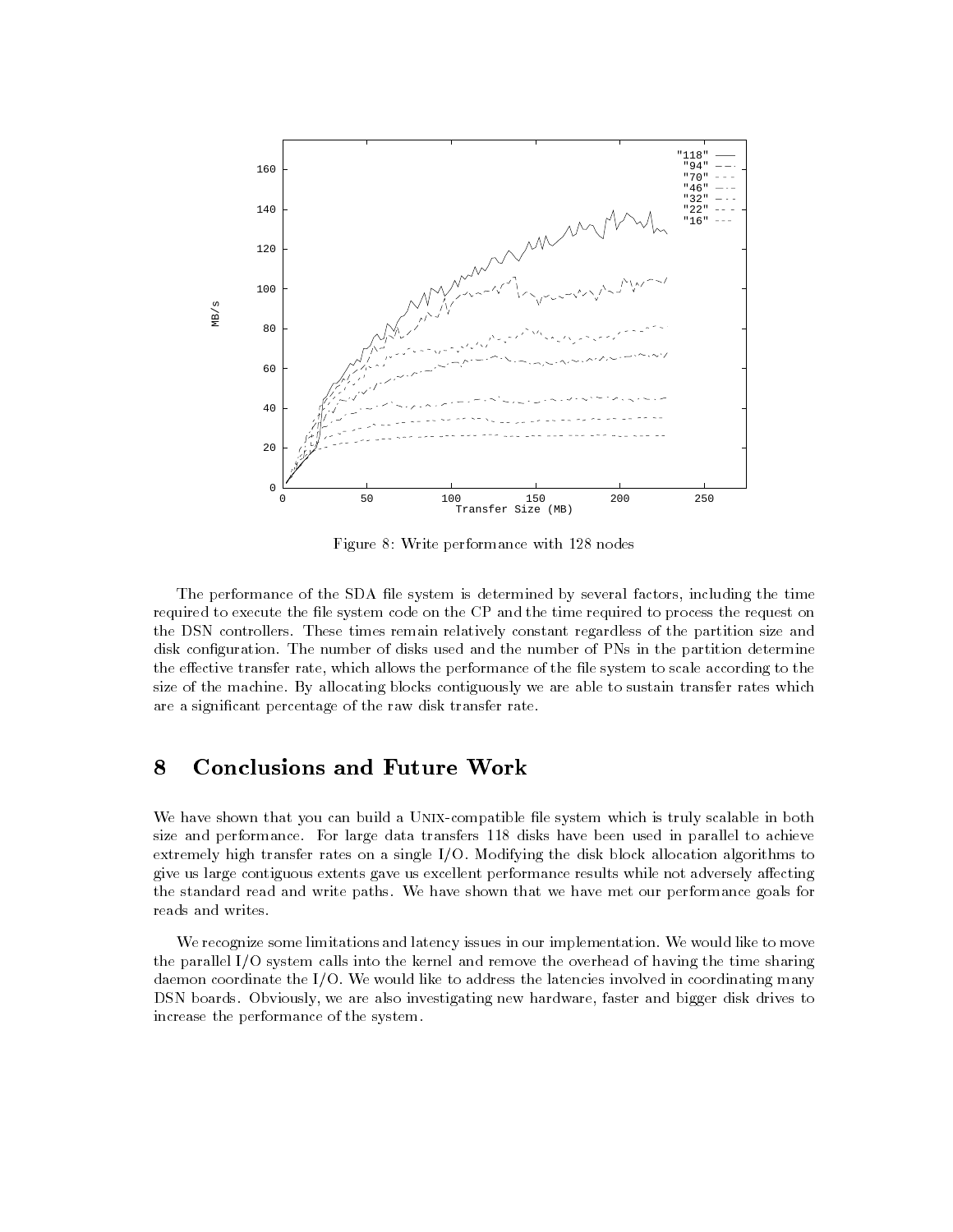

Figure 9: Per-disk read and write performance with 128 nodes

## 9 9 Acknowledgments

We would like to thank John Smith, Tom Moser, Eric Rowe, Soroush Shakib, Eric Sharakan, Andre Vignos, Roger Lee, Mark Bromley and David Taylor. Their help and contributions to this project were key to its success.

# References

- [1] S. Coleman and editors S. Miller. Mass Storage System Reference Model: Version 4. IEEE Technical Committee on Mass Storage System and Technology, May 1990.
- [2] B. Kahle, W. Nesheim, and M. Isman. Unix and the Connection Machine Operating System. In Workshop Proceedings, USENIX Workshop on Unix and Supercomputers, pages 93-107, Pittsburgh, PA, 1988. USENIX Association.
- [3] S. Leffler, M. K. McKusick, M. Karels, and J. Quarterman. The Design and Implementation of the 4.3BSD UNIX Operating System. Addison-Wesley, 1989.
- [4] S. LoVerso, N. Paciorek, A. Langerman, and G. Feinberg. The OSF/1 Unix Filesystem (UFS). In Conference Proceedings, 1991 Winter USENIX Technical Conference, pages 207-218, El Toro, CA, 1991. USENIX Association.
- [5] M. K. McKusick, W. N. Joy, S. J. Leffler, and R. S. Fabry. A Fast File System for UNIX. ACM Transactions on Computer Systems, 2:181-197, August 1984.
- [6] L. W. McVoy and S. R. Kleiman. Extent-like Performance from a UNIX File System. In Conference Proceedings, 1991 Winter USENIX Technical Conference, pages 33-43, El Toro, CA, 1991. USENIX Association.
- [7] D. Patterson, G. Gibson, and R. Katz. A Case for Redundant Arrays of Inexpensive Disks (RAID). In Conference Proceedings, 1988 SIGMOD Conference, pages 109-116. Association of Computing Machinery (ACM), 1988.